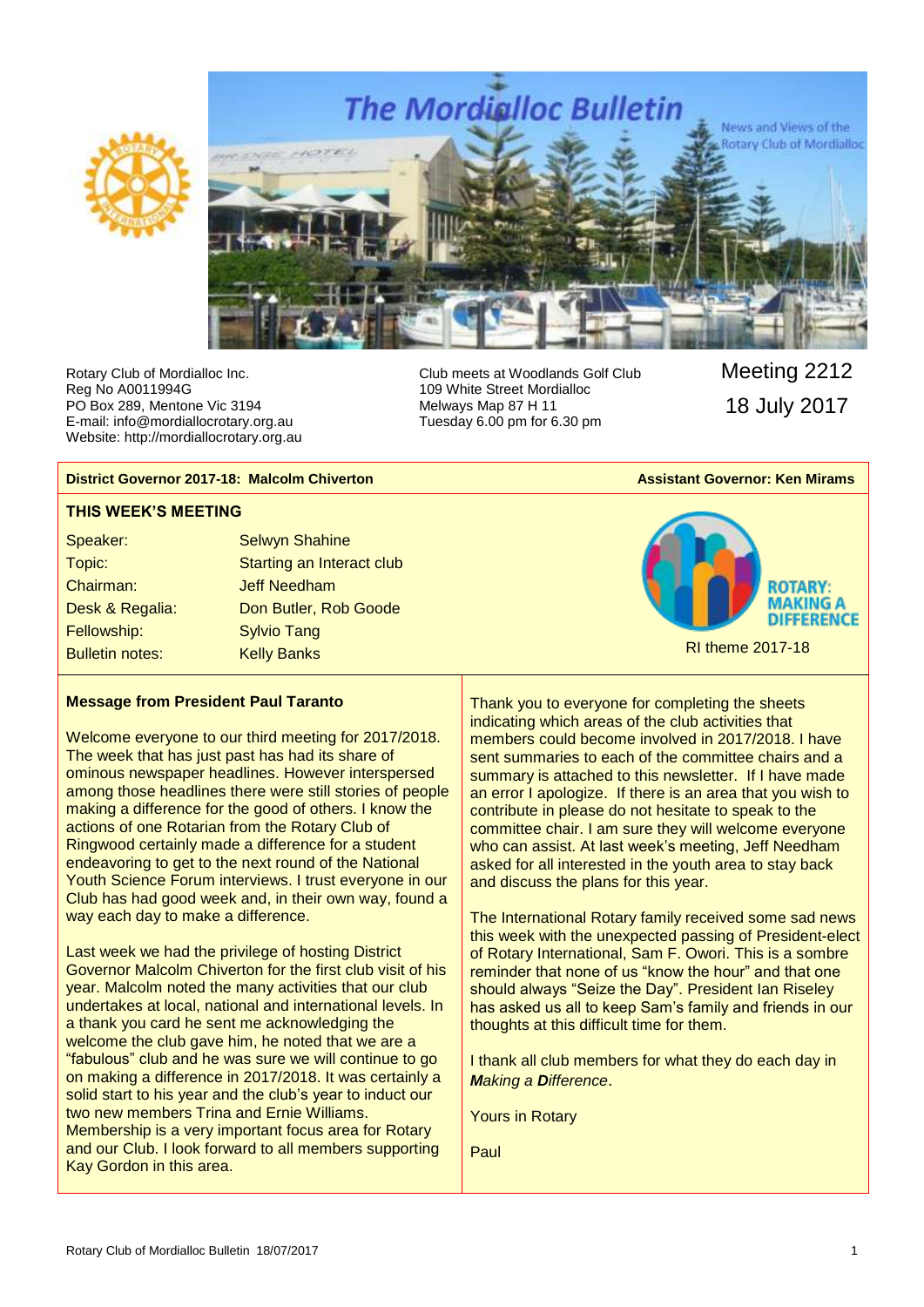#### **Club Meeting No 2211 – 11 July at Woodlands Golf Club, Mordialloc.**

**Attendance:** 18 members, 2 visiting Rotarians, 4 guests.

**Apology:** George Aivatoglou, Sylvio Tang,

**Visiting Rotarians:** DG Malcolm Chiverton, Asst. Governor Ken Mirams.

**Guests:** Ernie and Trina Williams, Helen Goode, Helen Foley

**Make-ups:** Brian Foley, Carol Quayle, Paul Taranto (District Youth Exchange information night)

#### ---------- **President's Announcements**

President Paul opened the meeting, welcomed members and visitors and announced the following:

- A District Membership Seminar will be held on Friday 21 July at Box Hill and our club should be well represented. Details are in the attached flyer
- An email message has been received from Len Brear thanking the club for its contributions to Interplast totalling \$50,500 over the past 10 years. The full text of the email is in this bulletin.
- District handbooks have been distributed. Please advise of any errors.
- The next board meeting is on Wednesday 18 July

Paul also chaired the meeting for the evening

As an example of the "Power of One", Brian Foley told the story of the late John Dack, a long time member of the Rotary Club of Moorabbin. During WW2, John was a crew member of a bomber that crash landed in the Zeider Zee while returning from a raid over Germany. Although injured, he escaped the sinking plane and would have drowned except that a German soldier saw his plight and paddled a small boat out to rescue him. They were re-united after the war and became friends. In 2002, during a visit to Australia with his wife, the Moorabbin club recognised the former German soldier as a Paul Harris Fellow in recognition of rescuing John so many years earlier.

#### **New Member Inductions – Ernie and Trina Williams**

District Governor Malcolm, along with President Paul, then proceeded with the induction of two new members of the Rotary Club of Mordialloc, namely:

Ernie Williams, classification: Owners Corporation Management

Trina Williams, classification: Adult Education.



L to R: Ernie, Trina, President Paul, Governor Malcolm during the induction

#### **Committee and Member announcements**

*Jack Pyziakos* reminded of the next Bunnings sausage sizzle to be held on Saturday 22 July. Jack and Paul will be speaking with City of Kingston this week concerning the Gnome and Fairy Festival.

*Brian Foley* reported on the following matters:

- The youth exchange briefing session held last Friday, for those in the youth exchange program.
- Discussions with Mordialloc Neighbourhood House on possible collaboration on community projects.
- Update of the club website

*Barry Donaldson* advised of a travel scam he had come across run by dodgy travel operators. Details are on the Smart Traveller website.

*Jeff Needham* reminded members of the need for all members and persons dealing with young people to have a Working with Children certificate. A meeting of members interested in assisting with youth activities will be held after this week's club meeting.

*David Brunt* reminded that from next week on he will be away and apologies for meeting attendance should be advised to Jack Pyziakos.

*Damian West's* "Musings" article is on Page 6 of this week's bulletin

The weekly raffle for Australian Rotary Health raised \$49. The winners were Len Dawson, Malcolm Chiverton and Graeme Bruce.

#### **Sergeant-at-Arms**

Sergeant Cliff Riley was back on the job and started by fining supporters of all winning AFL teams. Storm lost so Jack Pyziakos paid up. Cliff then ran a quiz with the theme of the geography of the Melbourne CBD as he took us on a "tram ride" of various city landmarks such as St Paul's Cathedral, Hosier's Lane, the State Library, Houses of Parliament, the old gaol and the MCG. All who had not visited these had to pay.

Carol had a dollar delight as she celebrates her wedding anniversary this week.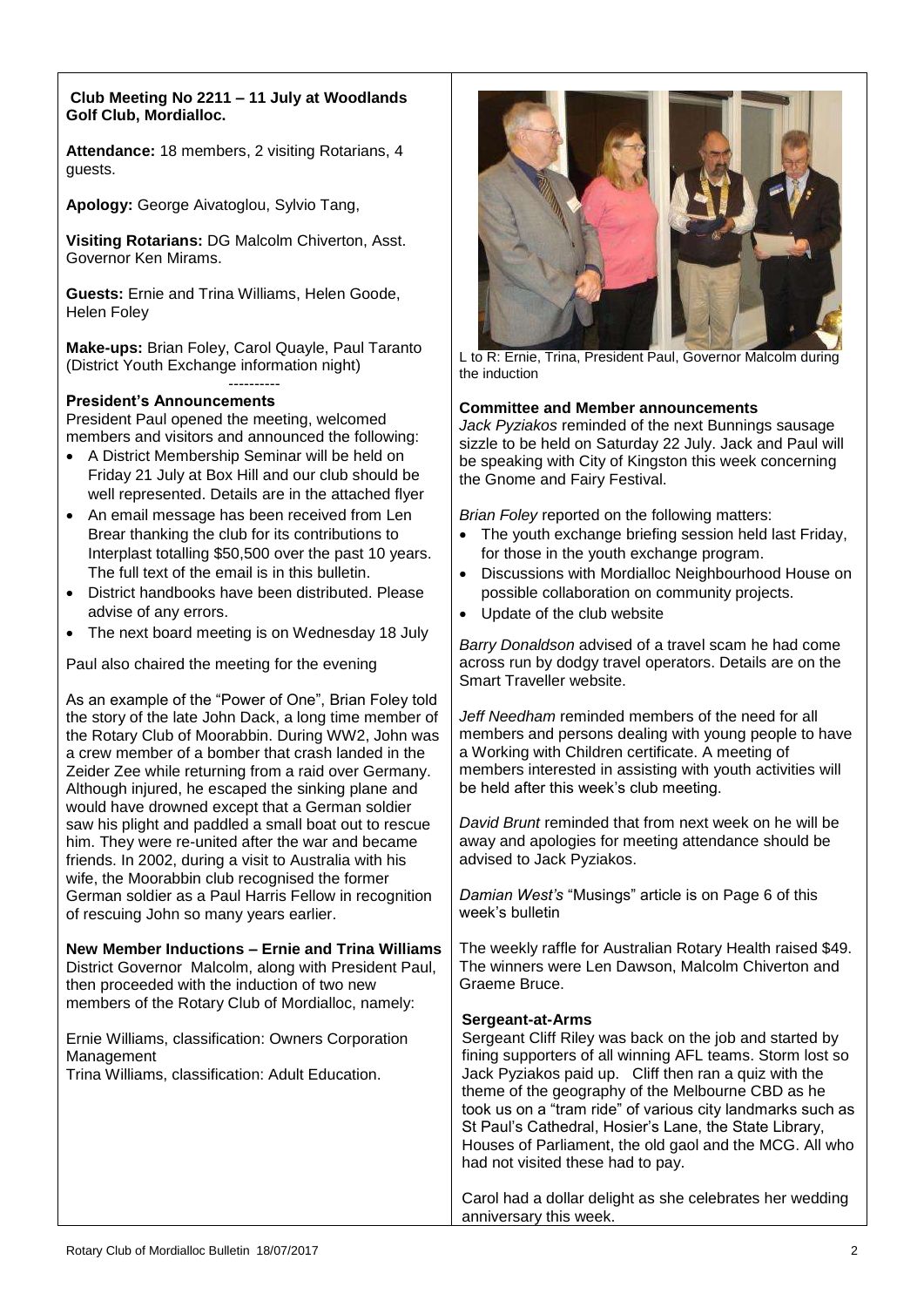#### **Guest speaker- District Governor Malcolm Chiverton**

Malcolm began by thanking President Paul, Secretary Carol, President-Elect Jack, other club directors and Assistant Governor Ken for their discussions with him earlier that day. Malcolm also apologised for Karen being absent from the club visit as she had work commitments that day.

Malcolm commented on the documents he had been sent from the club including the 2016-17 Annual Report and draft plans for the current year. He concluded that the club is very active and instanced the Gnome and Fairy Festival, the Festival of Wheels and our support for 10 different international projects including ROMAC and Interplast and encouraged us to keep going on these that have a great benefit for needy people.

We are also heavily involved with our community through a range of community activities that increase the profile of both Rotary Club of Mordialloc and Rotary more generally.

He then described our work with youth projects as "sensational" and hoped that we will be able to get an Interact club started. Currently there are 9 Clubs throughout District. Malcolm also suggested that we get together with our cluster clubs to start a Rotaract Club. The District desperately needs another Rotaract Club in this area.

Malcolm thanked the club for our donations to the Rotary Foundation where we are certainly "punching above our weight in Annual Giving and contributions to Polio eradication. Rotary is on the verge of eliminating a second man made disease with only 6 reported cases of polio this year. Malcolm was really pleased that we obtained a District Grant to assist FareShare and contributed to the Global Grant of RC Beaumaris.

Malcolm then thanked Kay Gordon for her great work as the District Secretary for the last two years. She had done a fantastic job and was never frazzled. He also thanked President Paul, another tireless worker as Chair for National Youth Science Forum and Conocco Phillips Science experience, PDG Brian Foley who still gets involved in international and other District matters and Carol Quayle for her work on the ROMAC committee.

The next District 9810 Conference will be held in Bendigo from Friday 2<sup>nd</sup> to Sunday 4<sup>th</sup> March 2018. The conference theme is: *Together Towards Tomorrow.*  There are already some very good keynote speakers lined up and Malcolm encourages all Rotarians to consider attending.

As the Governor's partner's program for 2017, Karen has chosen Stage 2 of the Purnululu Aboriginal School Project near the Bungle Bungles in the north of Western Australia. This year the specific aim is to fund an additional aboriginal education officer.

Malcolm then brought to attention some specific Rotary matters for 2017-18 on behalf of RI President Ian Riseley. This Rotary year we will answer the question "What is Rotary?" with the theme "*Rotary: Making a Difference".* Each of us chooses to serve in a different way knowing that our service makes a difference in the lives of others. Whether we are building a new playground or a new school, improving medical care or sanitation, training conflict mediators or midwives, we know that the work we do will change people's lives – in ways large and small – for the better.

This year RI President Riseley has made it reasonably easy for every club in the District to achieve a Presidential Citation. Ian is asking all Clubs to Support and Strengthen Clubs, Focus and Increase Humanitarian Service and enhance Rotary's Public Image and Awareness. This year's Rotary Citation will recognise clubs that complete activities that support these priorities. Clubs will have the entire Rotary year – 1 July 2017 to 30 June 2018 – to achieve the citation's goals. Malcolm believes that the citation document is well thought out and can be used as a roadmap for membership, service and the profile of our club.

Malcolm's specific vision for 2017-18 covers the following four areas:

- 1. Membership and Public Image
- 2. Projects and Planning
- 3. Giving
- 4. Training and Development

Through Membership and Public Image, he would like to see a net increase of 2 members per club (one to be a female) and 3 members for clubs with over 50 members.

Through Projects and Planning, he encourages your club to:

- have a strategic plan
- participate in Cluster projects
- become more involved with Rotaract and Interact and boost the Rotary profile
- partner with other organisations for local and international projects
- focus on programs and activities that support youth and young leaders and through the Rotary Foundation's six areas of focus strategy

Through Giving, he encourages clubs to:

- increase your club's contribution to the Rotary Foundation
- Continue to support the eradication of Polio. (Clubs that contribute a minimum of \$1000 US will see their donation grow to \$7500 with matching grants from Bill and Melinda Gates Foundation and District 9810

Training and Development, Malcolm encourage clubs to develop Future Leaders through Rotary Leadership Institute and Vocational Services.

Continued on page 4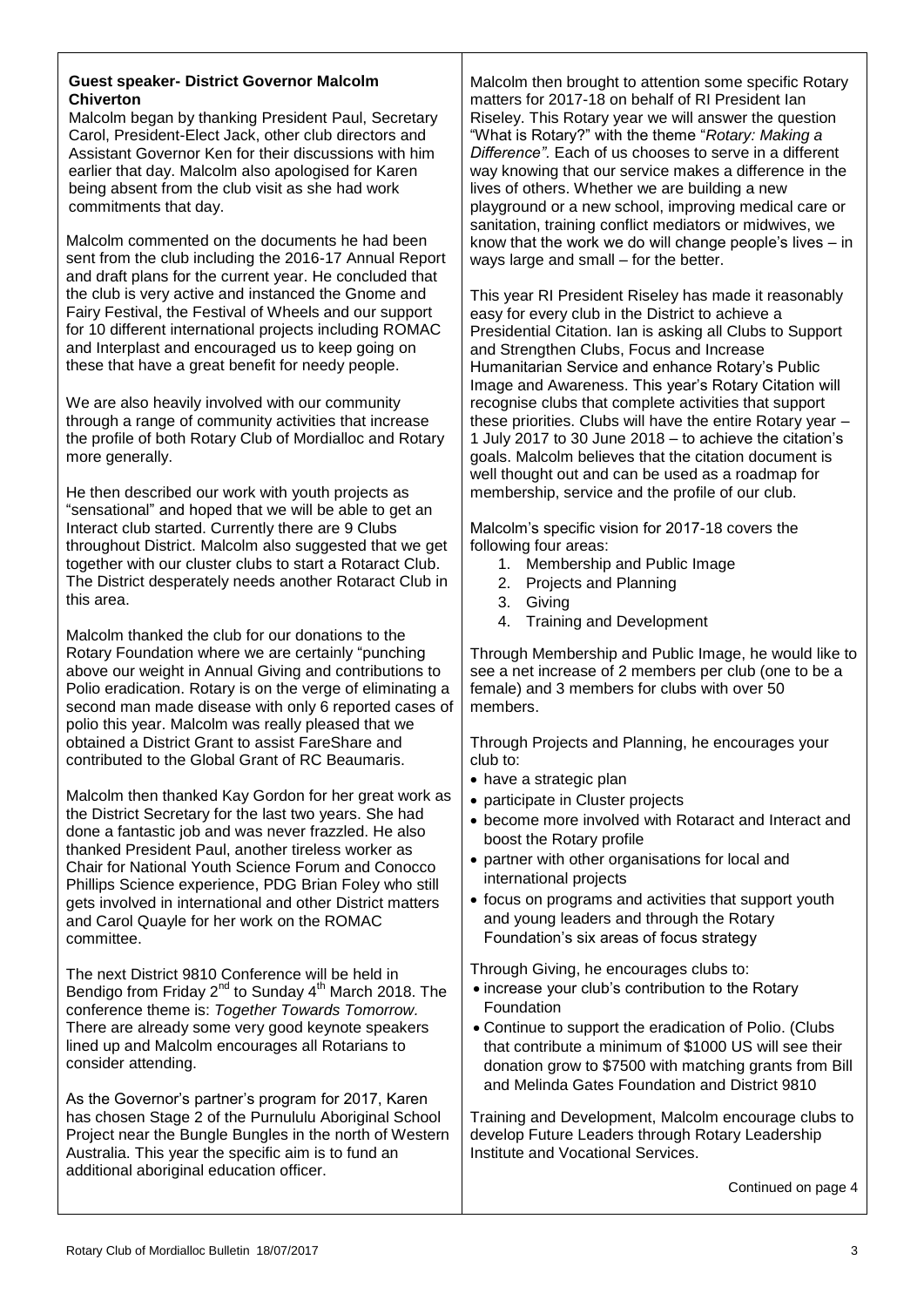#### District Governor (cont)

Malcolm concluded that if we can achieve these goals we will grow our District. With passion, energy and love of Rotary, we can really Make a Difference in our Community, in our District and in our World!

Malcolm then responded to several members' questions

*Brian Foley* proposed the thanks

#### --------------- **Email received from Len Brear, outgoing chair of the District Interplast Committee:**

*"Dear Paul, David, Brian, Barry, Jack, Cliff, Carol and Kay*

*Greetings!*

*I am writing to thank the Club for its wonderful support for Interplast and your and the Club's support during my role as District Chair over the last 3 years.*

*I thank Barry, Jack, Cliff and those involved in running the Golf Day as a dedicated fundraiser for Interplast. What a magnificent effort sustained for so many years.* 

*Your Club has proudly supported Interplast for a very long time. From the records of our District 'Club' donations over the last 9 years the Rotary Club of Mordialloc has been the most consistent of all Clubs by donating each year, and donating the highest amount totalling \$50,500. And in the last three years contributed the highest 'Club' total of \$18,500 (that is, without taking into account individual donations).*

*Your Club has truly made an outstanding effort and these donations which have come about by dedicated, consistent, hard voluntary work have benefited so many children and families with altruistic surgical and other services they would not have had access to.*

*As you know in recent times your funds and others have been used for the Laos, Samoa and Fiji programs already completed and your funds of \$6000 in 16/17 will contribute to another program soon.*

*I know that your Club's support for Interplast will continue for a long time and in particular note that Barry has booked Woodlands Golf Course for the next two or three years. (I hope I have the same energy when I am in my mid-eighties!)* 

*I attach the 'Final' updated Interplast Report for last year and the last 3 years. An extraordinary result by any measure with over \$300,000 raised from Clubs and individuals in 3 years, and nearly \$160,000 last year, aided by a Global Grant and 3 very large personal and business donations. The detail is in the Report.*

**SUMMARY OF COMING EVENTS**

Please note the following dates and events in your diary. It is important that all members support the club in these activities.

| 21 July (Fri)  | District membership seminar. See<br>attached flyer for further details. |
|----------------|-------------------------------------------------------------------------|
| 22 July (Sat)  | Bunnings Mentone sausage sizzle                                         |
|                | 8.00 am to 4.00 pm                                                      |
| 29 July (Sat)  | Exchange student Sarah Wich arrives                                     |
|                | from Germany                                                            |
| 14 October     | Packing day for Birthing Kits Project,                                  |
| (Sat)          | Sand belt Hotel, Moorabbin.                                             |
| $2 - 4$ March  | District 9810 Conference, Bendigo                                       |
| 2018 (Fri-Sun) |                                                                         |
| 18 March 2018  | <b>Gnome &amp; Fairy Festival</b>                                       |
| (Sun)          | George Woods Reserve, Mordialloc                                        |
|                | (Details to be confirmed)                                               |

#### **Members on Leave**

Jack and Glenyse Cooper – 5 July to 6 August David Brunt – 24 July to 9 August

If you plan to be absent for three weeks or longer, please request leave of absence through the secretary.

| <b>Bayside Kingston Prostate Cancer Support Group</b> |
|-------------------------------------------------------|
| <b>WHEN:</b> First Monday of each month               |

| .             |  |
|---------------|--|
| TIME:         |  |
| <b>WHERE:</b> |  |

[clubs-meet/](http://mordiallocrotary.org.au/about-rotary/where-other-clubs-meet/)

**TIME:** 9.30 to 11.30am **Mentone RSL**  Palermo Street, Mentone Melways Map 87 A8

*Wives and Partners welcome, bookings not required* For further information contact Bob Wilson 9589 4282

#### **--------------------- Where Other Clubs Meet**

This information is available via the club website via the following link: [http://mordiallocrotary.org.au/about-rotary/where-other-](http://mordiallocrotary.org.au/about-rotary/where-other-clubs-meet/)

------------------- **Other Announcements**

# **Apologies for non- attendance**

Apologies for meeting absences should be directed to **David Brunt** by **telephone or text** to 0418526140 **no later than 1.00 pm on Monday.** Names of any guests can also be advised at this time. **From 24 July until further notice, apologies should be advised to Jack Pyziakos on 0421708055.**

#### -------------------- **Wheelchairs for Kids**

Please remember to put \$2 in the box on each table each week to go to the "Wheelchairs for Kids" program. Every \$150 contributed gives one child the freedom of mobility and also liberates a carer

-----------------------

*Kindly pass on the good news to members (other than Jill who has lived with it!)*

*Cheers*

*Len"*

See column on right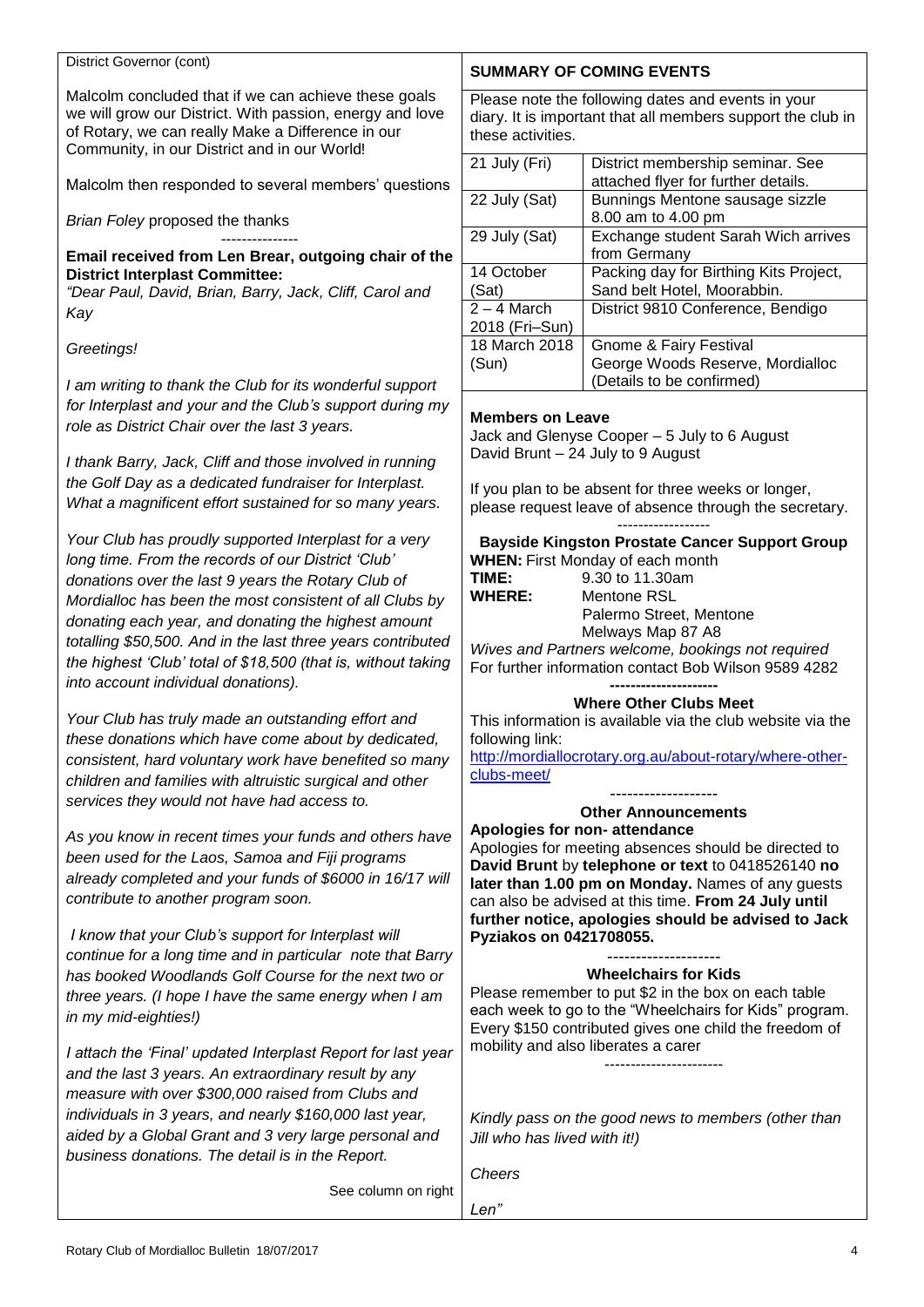# **Forthcoming Meeting Program & Rosters**

#### **Next meeting.........**

| Date:           | 25 July                                 |
|-----------------|-----------------------------------------|
| Speaker:        | Geoff Arnold                            |
| Topic:          | <b>Mordialloc Amateur Theatre Group</b> |
| Chairman:       | Jack Pyziakos                           |
| Desk & Regalia: | Don Butler, Ernie Williams              |
| Fellowship:     | Kay Gordon                              |
| Bulletin notes: | Carol Quayle                            |

#### **And the next....**

| Date:           | 1 August                      |
|-----------------|-------------------------------|
| Speaker:        | Mark Pearman                  |
| Topic:          | Current trends in real estate |
| Chairman:       | Jack Pyziakos                 |
| Desk & Regalia: | Don Butler, Trina Williams    |
| Fellowship:     | Sylvio Tang                   |
| Bulletin notes: | <b>Kelly Banks</b>            |

#### **And the next....**

| Date:           | 8 August      |
|-----------------|---------------|
| Speaker:        | Mark Balla    |
| Topic:          | We Can't Wait |
| Chairman:       | Sylvio Tang   |
| Desk & Regalia: | Rob Goode,    |
| Fellowship:     | Jack Pyziakos |
| Bulletin notes: | Jill Brear    |

#### **TOASTS**

#### **Australia:**

**Please charge your glasses and assist me in toasting our Great country, Australia. (Pause) to our country: Australia.**

#### **Rotary International:**

**Please drink a toast to our organisation: Rotary International, (pause) Rotary International.**

#### **ROTARY INVOCATION:**

**For good food, for good fellowship and the opportunity for service through Rotary, We give thanks.**



#### **The Object of Rotary**

The Object of Rotary is to encourage and foster the ideal of service as a basis of worthy enterprise and, in particular, to encourage and foster:

FIRST. The development of acquaintance as an opportunity for service;

SECOND. High ethical standards in business and professions, the recognition of the worthiness of all useful occupations, and the dignifying of each Rotarian's occupation as an opportunity to serve society;

THIRD. The application of the ideal of service in each Rotarian's personal, business, and community life;

FOURTH. The advancement of international understanding, goodwill, and peace through a world fellowship of business and professional persons united in the ideal of service.

**The Rotary Four-Way-Test**

--------------

- **1. Is it the TRUTH?**
- **2. Is it FAIR to all concerned?**
- 3. **Will it build GOODWILL and BETTER FRIENDSHIPS?**
- 4. **Will it be BENEFICIAL to all concerned?"**

----------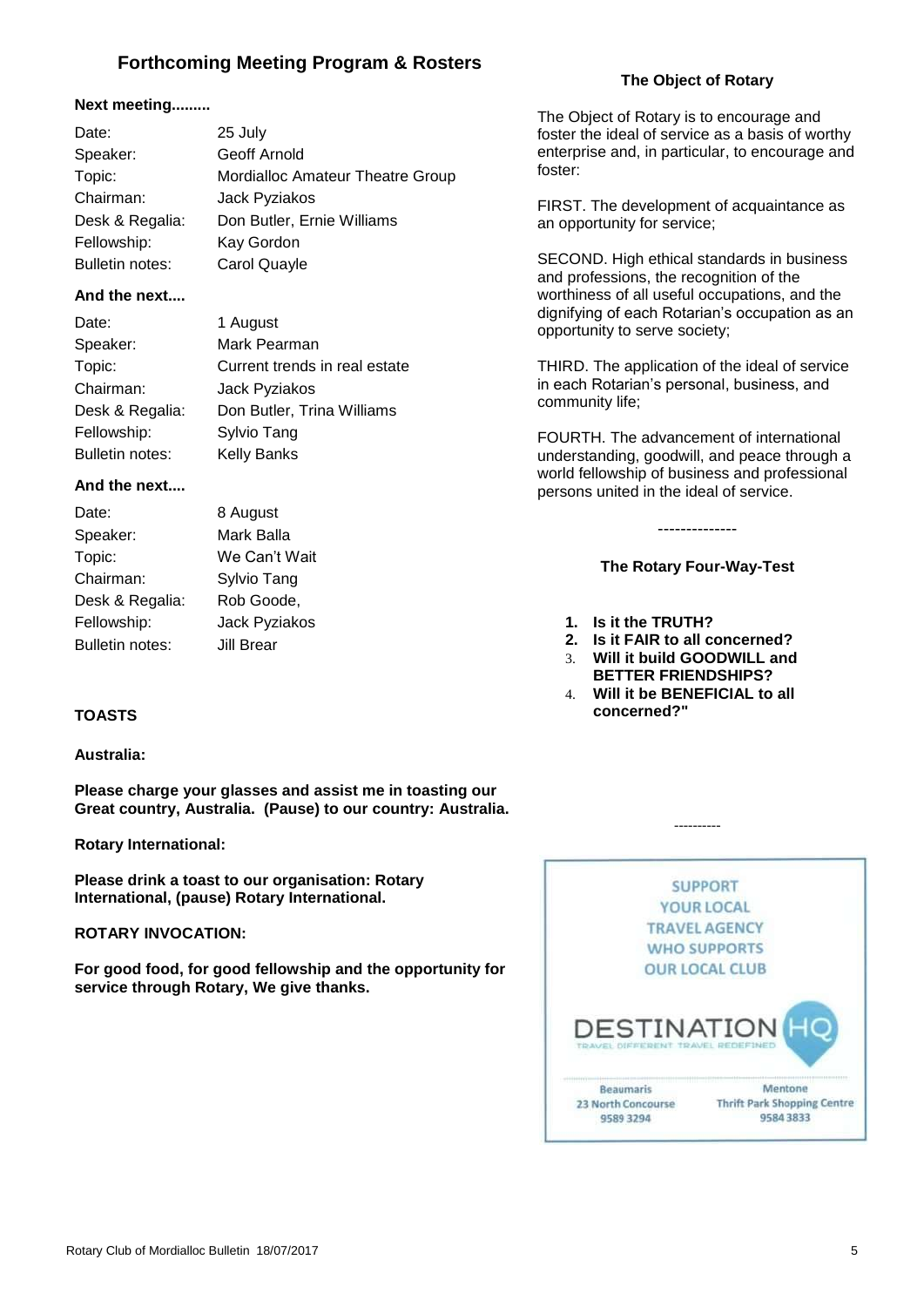#### **THE POWER OF ONE**

From a U boat commander to an ordained Catholic priest, Walter Silvester was a power of one – a light in the darkness for those blind to hope and love. This story tells of his journey.

That stormy July, the Bay of Biscay was in a savage recalcitrant mood. By dusk that evening, the winds had shrieked and howled then whipped the roiling waves into arcades of endless white caps.

The frozen hunched figure standing on the conning tower of the submarine was Kommander Walter Joseph Silvester. He wrote in his daily log that night, that such was the intensity of the maelstrom, there were welts the size of golf balls on the grey scarred hull of the tortured submarine.

It was provident for U 243 to head home to safe harbor in the fortified concrete submarine pens of St Nazaire. U 243 had survived her first patrol and won safe passage with a confident crew and the trust of his officers. But now he needed to ventilate his boat for fresh air and the recharging of his batteries for the boat's electrical and torpedo systems.

#### **DETERMINATION**

Silvester surfaced the submarine and ordered the crew to exit from the conning tower gangway. All appeared well until a crewman shouted, "nine o'clock port bow." A British Spitfire with all guns blazing had weaved a passage through an eiderdown of grey cumulus. Silvester, stunned by the sudden ferocity of the attack, had witnessed the bloody strafing of the bridge Silvester returned to the submarine's control room and had to push aside the bodies spreadeagled in a bloody tangle in the conning tower and dragged out the survivors singlehanded.

The U Boat then sank. He was later picked up by a British patrol boat and was imprisoned. He was released at the end of the war.

#### **COURAGE**

Prior to the start of WW2 Walter Joseph Silvester had been a trainee Catholic priest with a German order called the Pallottines. He restarted his training after the war and was ordained a priest in 1956 and was posted to Melbourne. He made a stunning contribution to the growing of trust and respect in the community.

He rode a motorbike and played the guitar, unique skills from a U Boat captain who was sunk twice. He was a true performer.

Father Silvester was often asked about his U Boat experience. He was arrested in Kiel on the charge of picking up Soviet sailors from a merchant ship which he had sunk. He was freed after intensive lobbying with Admiral Doenitz, Chief of the German Naval High Command, to save his life.

#### **SUMMARY**

Walter Joseph Silvester was an extraordinary man. He demonstrated the singular skill of inclusion. He could relax and allow people to be themselves. He was a lighthouse of faith, integrity and courage for those who sought his guidance. Moreover, he was dogged in his ability to deal with failure or opposition.



U-Boat on the surface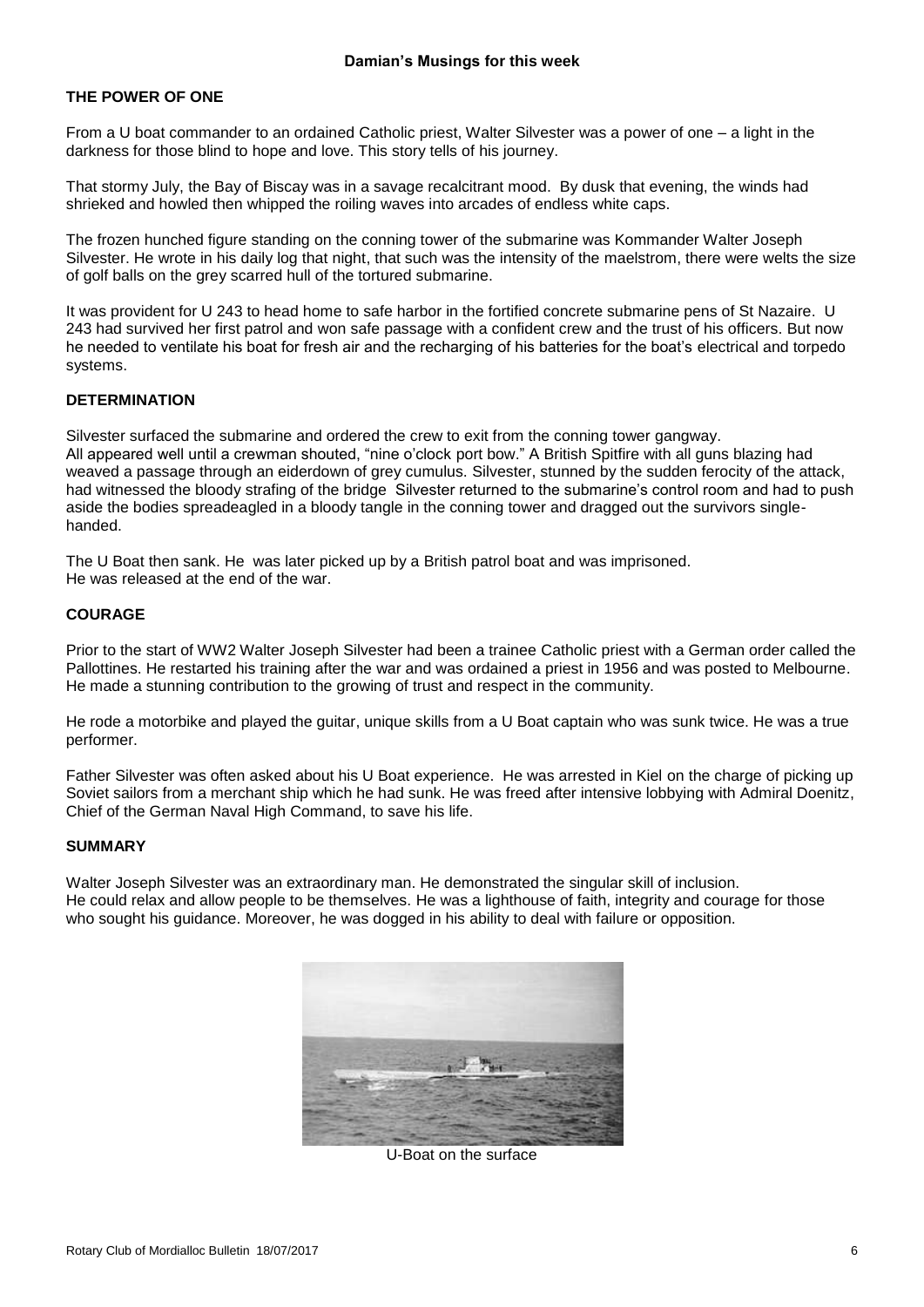# **TOWARDS 2000 MEMBERSHIP SEMINAR** Friday 21 July  $@$  6.45 pm

# **OUR GOAL**

To remain as Rotary District 9810 in our own right To have 1200 members in District 9810 by 1 December, 2017 This equates to growth of 100 across the District Let's grow each club by at least nett 2 members in the next 4 1/2 months Let's work together as a team to grow and retain District 9810

#### **FEATURING**

# **Rotary Coordinator Tim Moore** Sharing strategies for Corporate Membership and Satellites

**Our New Satellite** Satellite Club of Scoresby-Caribbean Gardens (of Rowville Lysterfield) will share their story. The focus of this group is a combination of Business Networking & Rotary

## **Blending with Marketing**

#### **FEATURING**

- **Demographics of our District** Helping to understand who makes up our Local Council areas?
- Are You Ready for Business?
- The Growing Clubs-What are their strategies?
- People of Action Campaign by **Rotary International**
- And more ....

WHERE: Melbourne Baseball Club, Surrey Drive, Box Hill (On Left Side as drive down Surrey Drive)

TIME: 6.45 pm start to 9.00 pm. Finger food will be available from 6.15 pm. Bar will be open if you wish to purchase a drink. Tea / Coffee provided.

RSVP to Neil White on nwhite@kingston.com.au or sms to 0418 378 647 with Club Name and Names of attendees. Please RSVP by Tuesday, 18 July if possible.